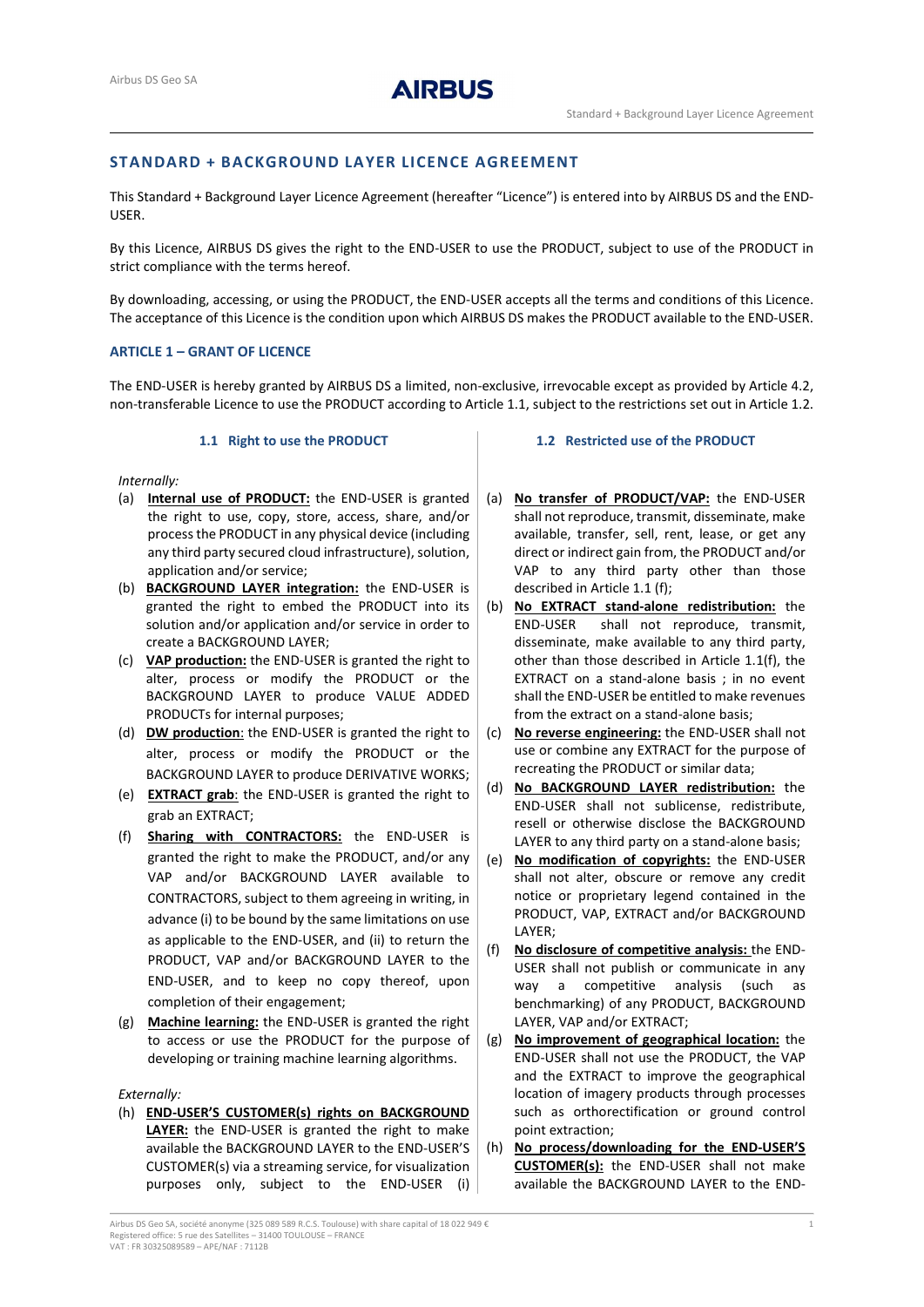guaranteeing that each END-USER'S CUSTOMER(s) complies with the provisions of the present Licence, and (ii) indemnifying and hold AIRBUS DS harmless in connection thereto;

- (i) DW distribution: the END-USER owns and may freely distribute DERIVATIVE WORKS to third parties;
- (j) EXTRACT insertion and display: the END-USER is granted the right to embed EXTRACT(s) into a DW (e.g. inserting into a paper report, .pdf or similar for contextualization/illustration purposes) or display EXTRACT(s) on a public website (e.g. for promotion purposes).

USER'S CUSTOMER(s) for processing and/or for download, in whole or in part.

All rights not expressly granted by AIRBUS DS under Article 1.1 are hereby retained by AIRBUS DS. The END-USER shall not do anything not expressly permitted under Article 1.1.

### ARTICLE 2 – INTELLECTUAL PROPERTY RIGHTS

### 2.1 Property of the content and credit attribution

The data contained in the PRODUCT remain the property of each corresponding entity mentioned in Article 2.2.1. The PRODUCT, VAP, EXTRACT and/or BACKGROUND LAYER, when printed or displayed in accordance with Article 1.1, shall include the credits listed in Article 2.2.1 conspicuously displayed.

### 2.2 Intellectual Property Law

2.2.1 The PRODUCT is protected by the copyright law detailed in the table below and international copyright laws, as applicable.

| <b>PRODUCT</b>      | Entity owner                                       | Credit attribution                                                                                                                                                                 |
|---------------------|----------------------------------------------------|------------------------------------------------------------------------------------------------------------------------------------------------------------------------------------|
| SPOT 1 to 5         | d'Études<br>National<br>Centre<br>Spatiales (CNES) | "© CNES (year of acquisition), Distribution<br>Airbus DS"                                                                                                                          |
| SPOT 6 and 7        | Airbus DS                                          | "© Airbus DS (year of acquisition)"                                                                                                                                                |
| Pléjades            | d'Études<br>National<br>Centre<br>Spatiales (CNES) | "© CNES (year of acquisition), Distribution<br>Airbus DS"                                                                                                                          |
| Pléjades Neo        | Airbus DS                                          | "© Airbus DS (year of acquisition)"                                                                                                                                                |
| PlanetSAT<br>Global | <b>Planet Observer</b>                             | In 3857 projection from zoom 0 to 13 : "©<br>PlanetObserver (contains Copernicus data)"<br>In 4326 projection from zoom 0 to 12 : "©<br>PlanetObserver (contains Copernicus data)" |

2.2.2 The PRODUCT and the satellite imagery data contained therein are further protected by articles L. 341-1 to 343-7 of the French Code of Intellectual Property Law as amended by the statute of 1 July 1998 relative to database copyright, and by similar statutes in European countries that have incorporated EU Directive n° 96/9 of 11 March 1996 on database copyright into their laws.

# ARTICLE 3 – WARRANTY – LIABILITY

- 3.1 Warranty. AIRBUS DS warrants that it has sufficient ownership rights in the PRODUCT to make it available to the END-USER under the terms of this Licence.
- 3.2 Disclaimer. AIRBUS DS does not warrant that the PRODUCT is free of bugs, errors, defects or omissions, and that operation of the PRODUCT will be error-free or uninterrupted or that any issues will be corrected. It does not warrant that the PRODUCT shall meet the END-USER's requirements or expectations, or shall be fit for the END-USER's intended purposes. There are no express or implied warranties of fitness or merchantability given in connection with the use of the PRODUCT or any other warranty. AIRBUS DS disclaims all other warranties or liabilities not expressly provided in Article 3.1.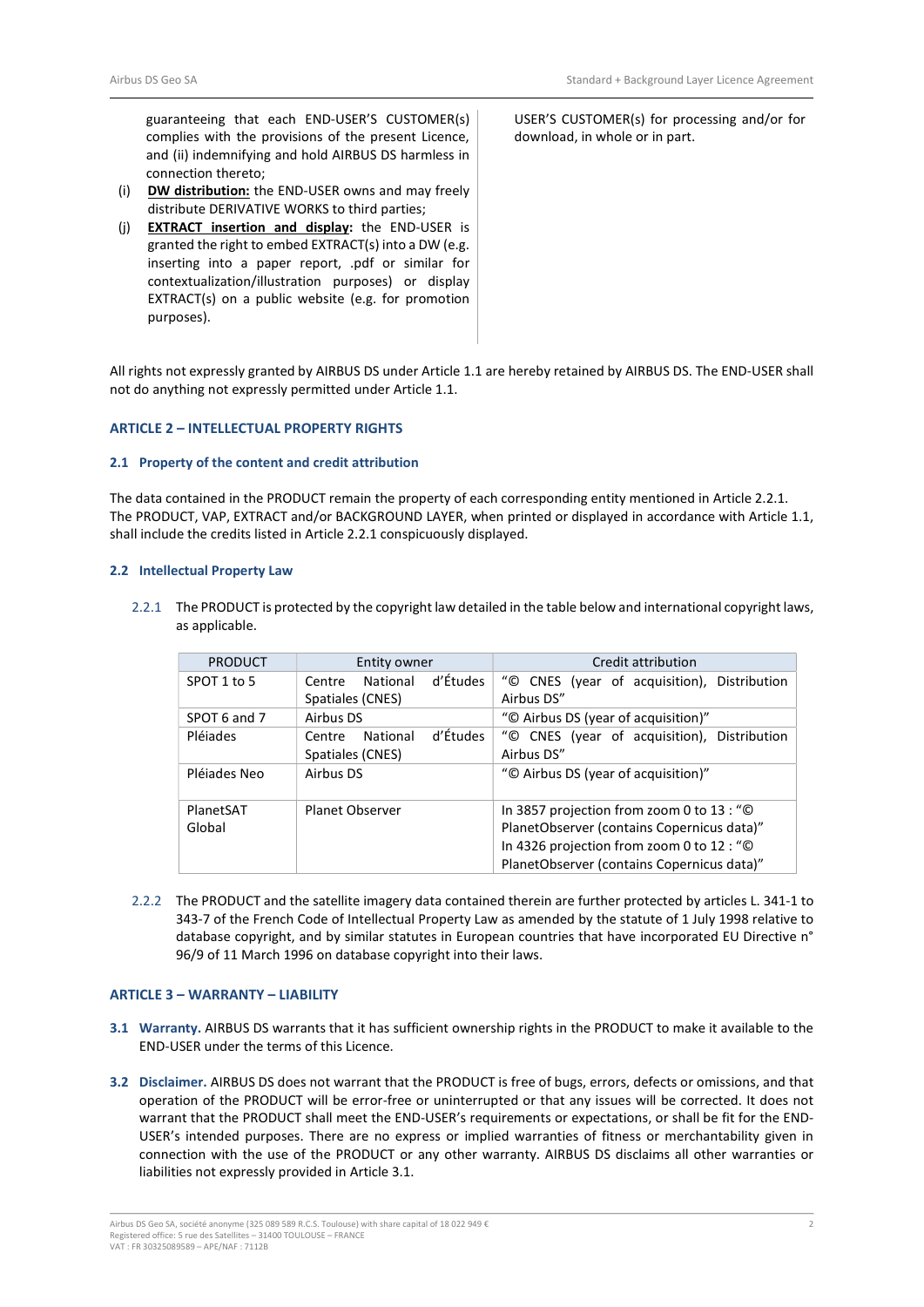3.3 Liability. In no event shall AIRBUS DS, nor its licensors, be liable for any claim, damage or loss incurred by the END-USER, including without limitation indirect, compensatory, consequential, incidental, special or punitive damages arising out of the use of or inability to use the PRODUCT, and shall not be subject to legal action in this respect.

The financial cumulative liability of AIRBUS DS and its licensors shall in any case not exceed the fees paid by the END-USER for the PRODUCT(s) giving rise to the claim.

### ARTICLE 4 – TERM AND TERMINATION

- 4.1 Licence term. This Licence is perpetual, unless terminated pursuant to Article 4.2, or as otherwise specified as part of the agreement or subscription to which this Licence belongs.
- 4.2 Termination for END-USER's breach of Licence. AIRBUS DS may, in addition to all other remedies to which it may be entitled under this Licence or by law, terminate this Licence by notice in writing if the END-USER breaches any of its provisions. The END-USER shall have no claim to any kind of indemnity in this case. Upon termination of this Licence for breach by the END-USER'S CUSTOMER, the END-USER shall permanently delete the PRODUCT(s) and VAP(s) from all devices, destroy any copies on disk, and cease displaying any EXTRACT. Within 10 days following termination, the END-USER shall certify to AIRBUS DS in writing that all copies of all PRODUCT(s), VAP(s) and EXTRACT(s) have been destroyed.

#### ARTICLE 5 – GOVERNING LAW AND JURISDICTION

This Licence is governed by the laws of France. All disputes shall be referred to the courts of Paris, France.

### ARTICLE 6 – GENERAL TERMS

- 6.1 Assignment. The END-USER shall not transfer part or all of this Licence.
- 6.2 Severability. In the event that any provision of this Licence is declared invalid or unenforceable, the remaining provisions shall continue to apply.

# ARTICLE 7 – DEFINITIONS

"AIRBUS DS": means Airbus DS Geo SA.

"BACKGROUND LAYER": means the END-USER's service (for example solution, application etc.) in which PRODUCT is embedded in a dynamic form (zoom and pan), with the credit set forth in Article 2.2.1 conspicuously displayed. The BACKGROUND LAYER shall protect PRODUCT in order to prevent any:

- extraction or reconstruction of PRODUCT; or
- any creation of a data set substantially similar to PRODUCT.

"CONTRACTOR": means an individual contracted by the END-USER, either directly or through a consulting company or other entity, to provide services on behalf of or for the benefit of the END-USER.

"DERIVATIVE WORKS" or "DW": means any derivative of the PRODUCT developed by the END-USER which does not contain any imagery data from the PRODUCT and is irreversible and uncoupled from the PRODUCT. By express exception, any Digital Elevation Model or Digital Terrain Model derived in any form whatsoever from a PRODUCT shall never be considered as DERIVATIVE WORKS.

"END-USER": means the person, the legal commercial business entity, or the government agency, which has accepted this Licence to be supplied with the PRODUCT. A legal commercial business entity includes its possible offices and branches in its country of residence. Except upon AIRBUS DS' prior agreement in writing, a government entity is limited to the entity located at the address where the PRODUCT is supplied.

"END-USER'S CUSTOMER(s)": means the customers of the END-USER which are granted a sub-licence by the END-USER in order to visualize the BACKGROUND LAYER, according to Article 1.1 (h).

"EXTRACT": means an extract or screenshot of a PRODUCT or VAP in a secure, non-extractable, and non-downloadable format that prohibits manipulation of any pixel or metadata contained in the PRODUCT or VAP as follows :